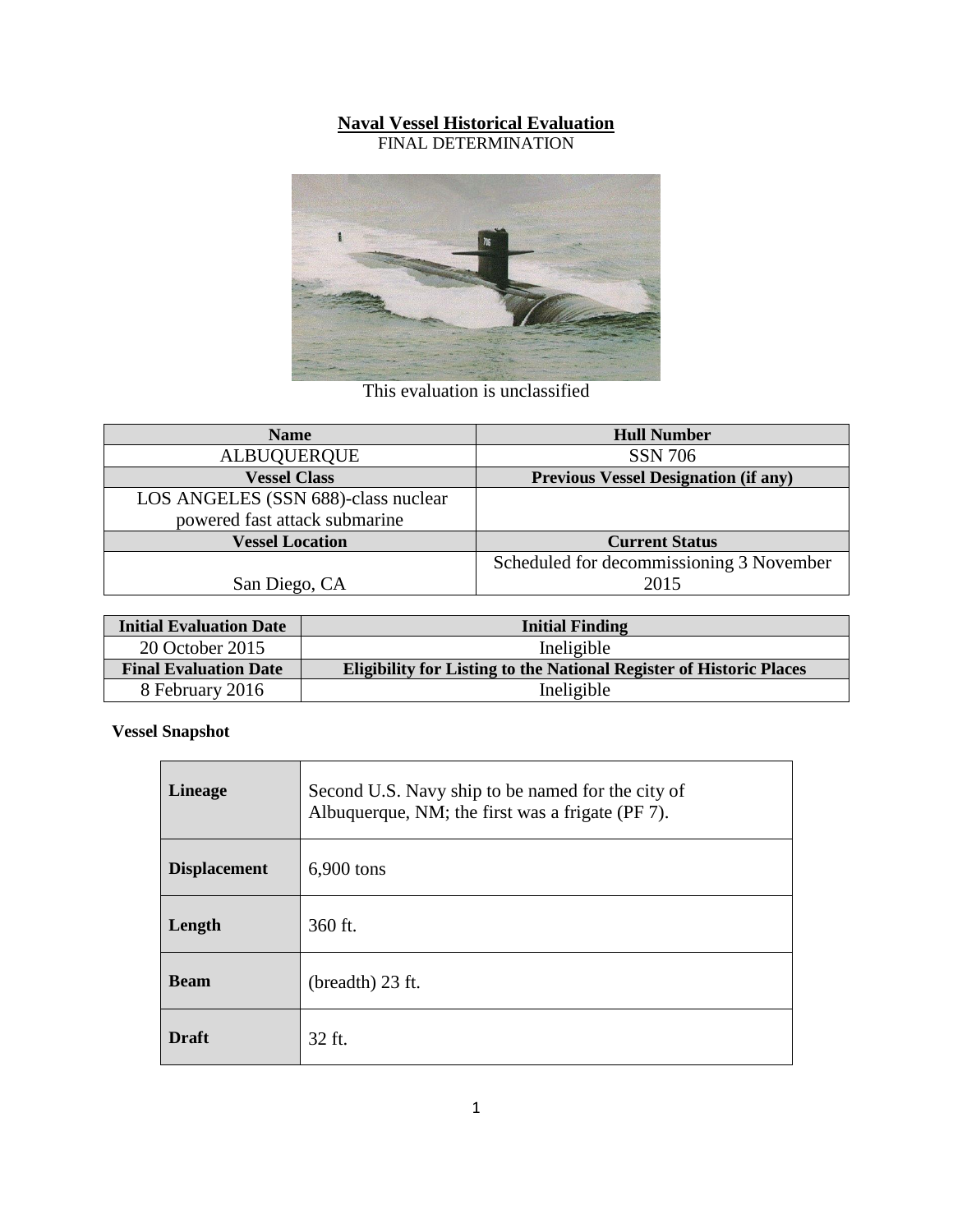| <b>Speed</b>          | $25+$ kts.                                                                                                |
|-----------------------|-----------------------------------------------------------------------------------------------------------|
| <b>Propulsion</b>     | Water-cooled, pressurized nuclear reactor, single-screw                                                   |
| <b>Armament</b>       | MK 48 advanced capability anti-submarine/ship torpedoes;<br>Tomahawk cruise missiles, and mines           |
| <b>Laid Down</b>      | 27 December 1979                                                                                          |
| <b>Launched</b>       | 13 March 1982                                                                                             |
| <b>Built By</b>       | General Dynamics, Electric Boat Div., Groton, CT                                                          |
| <b>Sponsor</b>        | Mrs. Pietro V. [Nancy] Domenici, wife of Senator Domenici<br>of AZ                                        |
| <b>Delivered</b>      | 14 April 1983                                                                                             |
| <b>Commissioned</b>   | 21 May 1983                                                                                               |
| <b>Inactivated</b>    | 16 October 2015                                                                                           |
| <b>Decommissioned</b> | [Scheduled for 3 November 2015; however, NVR as of 8 Feb<br>2016 does not reflect a decommissioning date] |
| <b>Stricken</b>       | <b>TBD</b>                                                                                                |

## **Vessel History**

| <b>Deployment</b><br><b>Summary</b> | Deployments to the Atlantic, Mediterranean, and Western Pacific, with the<br>primary mission of antisubmarine warfare. Part of Submarine Group;<br>deployed during the Kosovo War in 1999.                                                                                                                 |
|-------------------------------------|------------------------------------------------------------------------------------------------------------------------------------------------------------------------------------------------------------------------------------------------------------------------------------------------------------|
|                                     | In its more than 32-year career, ALBUQUERQUE deployed more than 19<br>times, steamed more than 500,000 miles, and visited nearly 20 countries. The<br>ALBUQUERQUE was also one of the first nuclear submarines to experience<br>combat, gaining the moniker of "Sure Shooter of the Submarine Force" while |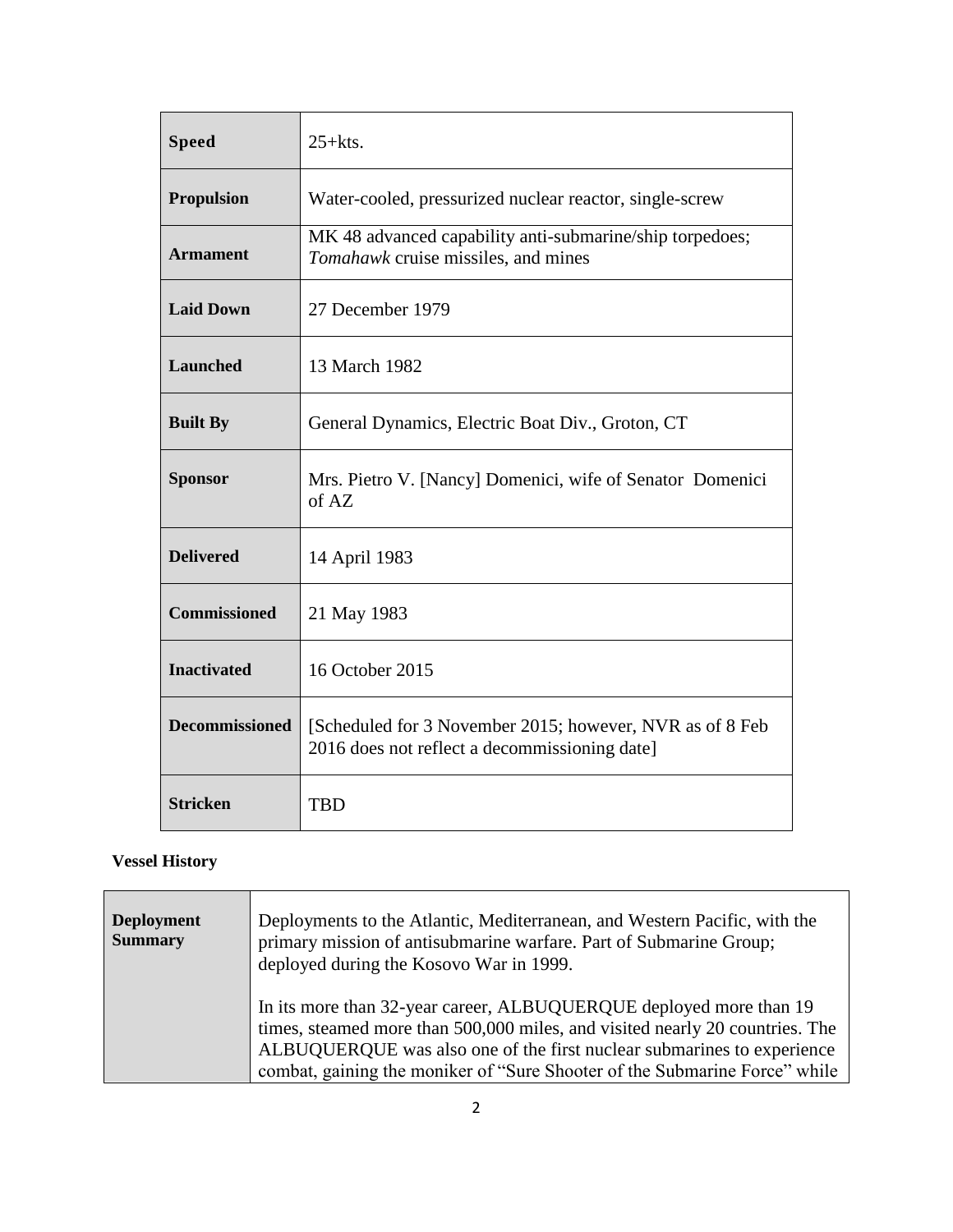|                                    | successfully launching 10 Tomahawk cruise missiles during the Kosovo war<br>in 1999.                                                                                                                                                                                                                                                                                                           |
|------------------------------------|------------------------------------------------------------------------------------------------------------------------------------------------------------------------------------------------------------------------------------------------------------------------------------------------------------------------------------------------------------------------------------------------|
|                                    | On her 19th and final regular deployment, while operating in the Fifth Fleet's<br>area of responsibility, ALBUQUERQUE conducted several missions of vital<br>importance to national security. She participated in exercises with the Royal<br>Australian Navy and made port calls in Australia, Oman, and Diego Garcia.                                                                        |
|                                    | ALBUQUERQUE was capable of supporting various missions, including<br>anti-submarine warfare, anti-surface ship warfare, strike warfare, and<br>intelligence, surveillance and reconnaissance.                                                                                                                                                                                                  |
| <b>Awards</b>                      | 2 FS (1992, 1993); 3 MU (85, 89, 97); 2 NE (89, 97) 1 SC (91)                                                                                                                                                                                                                                                                                                                                  |
| <b>Noteworthy</b><br><b>Events</b> | In 2005, an onboard USN Petty Officer was discovered to be passing secret<br>information to Russia. After pleading guilty, he was sentenced to 12 years in<br>prison in 2006 and received a dishonorable discharge.                                                                                                                                                                            |
|                                    | When the boat was commissioned, then-Albuquerque Mayor Harry Kinney<br>gave the commander a set of keys to a Rolls-Royce and issued a challenge:<br>The first skipper who brought the sub up the Rio Grande to Albuquerque<br>could claim the classic luxury car. It became a tradition for the keys to be<br>handed over to the new commanding officer at each change-of-command<br>ceremony. |
|                                    | The current holder of the keys $-$ Cmdr. Don Tenney $-$ said he'd like to see<br>the keys returned to Mayor Richard Berry "for posterity."                                                                                                                                                                                                                                                     |
| DANFS* Entry                       | DANFS history needs updating; posted 12 May 2015.                                                                                                                                                                                                                                                                                                                                              |

\**Dictionary of American Naval Fighting Ships*

## **Criteria Evaluation<sup>1</sup>**

 $\overline{a}$ 

| Was the vessel awarded an individual<br><b>Presidential Unit Citation?</b>                                                                                        | N <sub>0</sub> |
|-------------------------------------------------------------------------------------------------------------------------------------------------------------------|----------------|
| ii. Did an individual act of heroism take<br>place aboard the vessel such that an<br>individual was subsequently awarded<br>the Medal of Honor or the Navy Cross? | No             |

<sup>1</sup> Evaluation conducted using triggers established for naval vessels in *Program Comment for the Department of Navy for the Disposition of Historic Vessels*, issued by the Advisory Council for Historic Preservation on 15 March 2010.